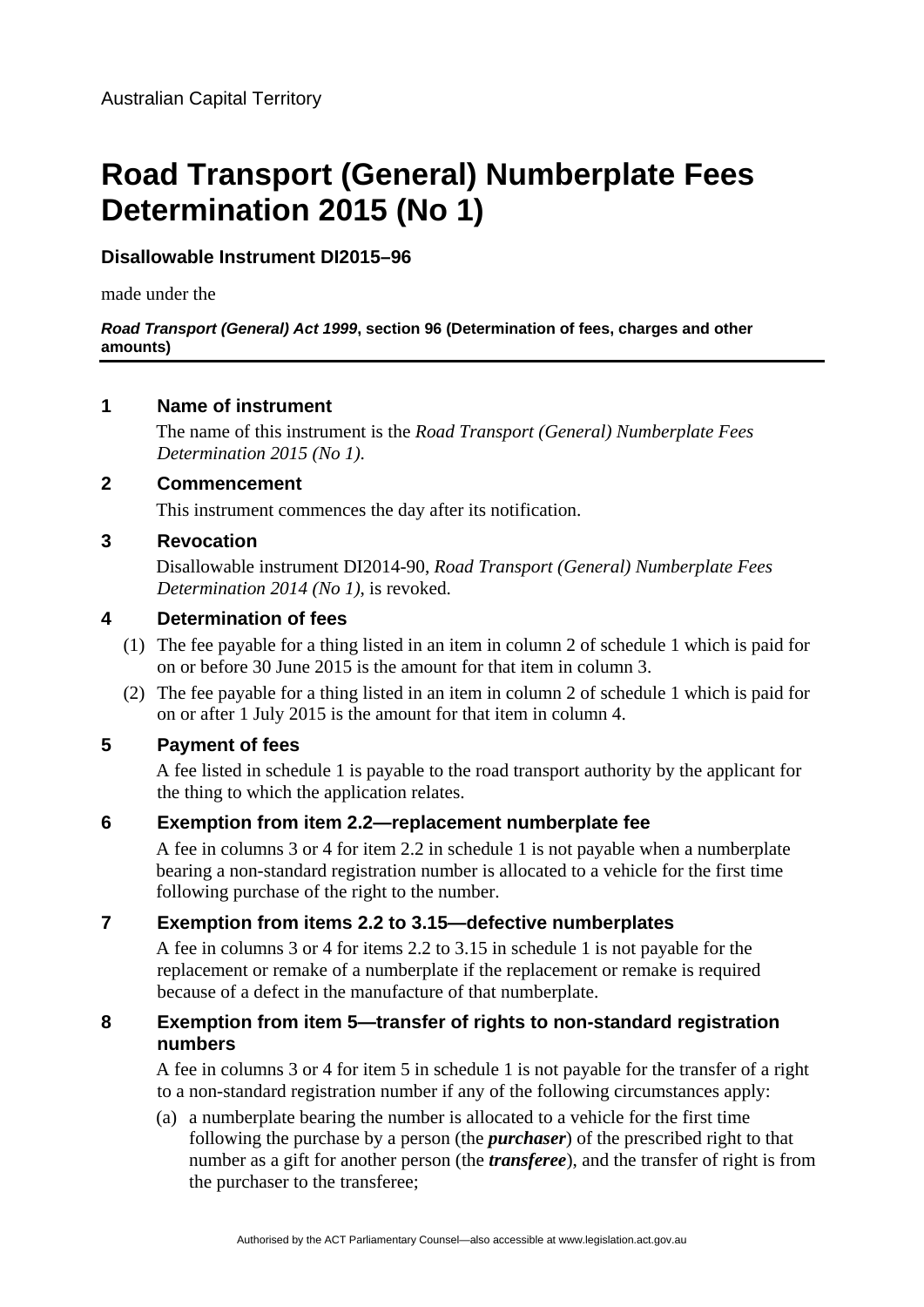- (b) the right is transferred to a person (the *transferee*) who is the executor or a beneficiary of the deceased estate of a person who held the right at the time of the person's death, and a copy of the death certificate and the deceased person's will, or a letter from the Public Trustee, is provided to the road transport authority as evidence that the transferee is entitled to have the right to the number transferred to the transferee;
- (c) there is a change in the legal name of the person or body holding the prescribed right to a non-standard registration number but there is no change in the beneficial ownership of the right;
- (d) the transfer of the right is required or authorised by an order of the Family Court of Australia and a copy of the order is provided to the road transport authority.

#### **9 Definitions**

In this instrument:

*fee* includes a charge or other amount.

*non-standard registration number*—see the *Road Transport (Vehicle Registration) Regulation 2000*, dictionary.

*number*—see the *Road Transport (Vehicle Registration) Regulation 2000*, dictionary.

*numberplate*—see the *Road Transport (Vehicle Registration) Regulation 2000*, dictionary.

*prescribed right*—see the *Road Transport (Vehicle Registration) Regulation 2000*, dictionary.

*registration number*—see the *Road Transport (Vehicle Registration) Regulation 2000*, dictionary.

*right*—see the *Road Transport (Vehicle Registration) Regulation 2000*, dictionary.

Shane Rattenbury MLA Minister for Justice

26 May 2015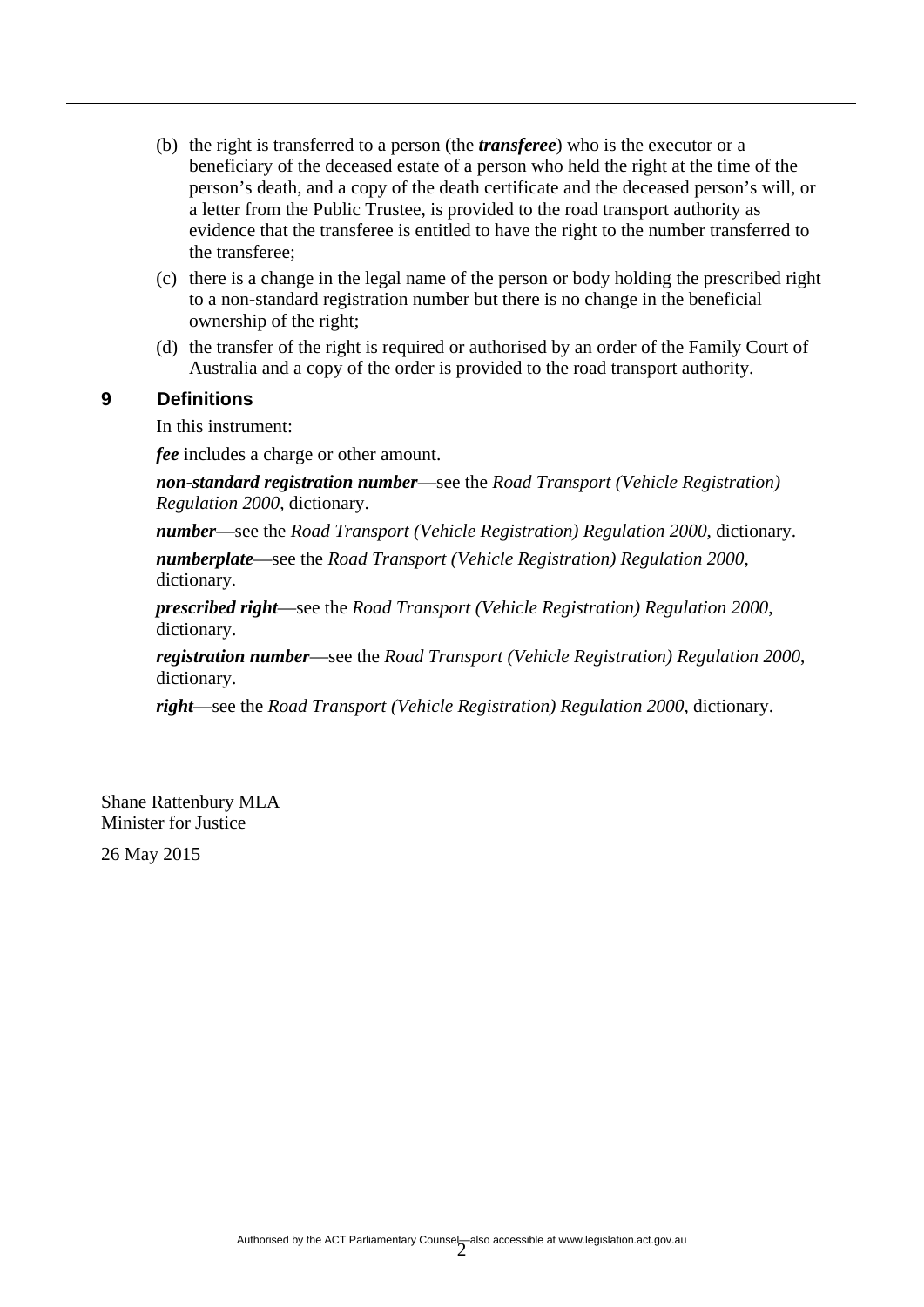| column 1       | column <sub>2</sub>                                                                                                                                                         | column 3                                    | column 4                                  |
|----------------|-----------------------------------------------------------------------------------------------------------------------------------------------------------------------------|---------------------------------------------|-------------------------------------------|
| Item<br>number | Description of thing for which fee is payable                                                                                                                               | Fee payable<br>on or before<br>30 June 2015 | Fee payable<br>on or after<br>1 July 2015 |
| 1              | Issue of bike rack, Centenary of Federation and<br><b>Commonwealth numberplates:</b>                                                                                        |                                             |                                           |
| 1.1            | Bicycle rack numberplate made in metal                                                                                                                                      | \$37.80                                     | \$38.80                                   |
| 1.2            | Bicycle rack numberplate made in plastic                                                                                                                                    | \$67.40                                     | \$69.20                                   |
| 1.3            | Standard Centenary of Federation numberplates - 'Y' series, per<br>set                                                                                                      | \$36.60                                     | \$37.60                                   |
| 1.4            | 'Z' numberplates for Commonwealth Government vehicles, per<br>set                                                                                                           | \$20.10                                     | \$20.60                                   |
| $\mathbf{2}$   | Swapping or replacement of numberplates                                                                                                                                     |                                             |                                           |
| 2.1            | Swapping of numberplates between 2 or more vehicles                                                                                                                         | \$33.80                                     | \$34.70                                   |
| 2.2            | Replacement of defaced, damaged, lost, stolen or destroyed<br>metal numberplates for a motor vehicle per set or for a<br>motorbike or trailer or traders vehicle per plate. | \$37.80                                     | \$38.80                                   |
| 3              | <b>Remake of numberplates</b>                                                                                                                                               |                                             |                                           |
| 3.1            | 'A' series (Bicentennial) numberplates as per original<br>manufacture, per numberplate                                                                                      | \$254.00                                    | \$260.90                                  |
| 3.2            | Metal numberplate, without slogan and/or logo, per set or plate                                                                                                             | \$37.80                                     | \$38.80                                   |
| 3.3            | Plastic numberplate, per set                                                                                                                                                | \$120.20                                    | \$123.50                                  |
| 3.4            | Plastic numberplate, single numberplate                                                                                                                                     | \$72.80                                     | \$74.80                                   |
| 3.5            | Addition of slogan and/or logo (plastic only)                                                                                                                               | \$271.70                                    | \$279.10                                  |
| 3.6            | Metal slim-line set (1 slim-line, 1 standard plate), per set                                                                                                                | \$128.40                                    | \$131.90                                  |
| 3.7            | Metal slim-line (front plate only)                                                                                                                                          | \$67.40                                     | \$69.20                                   |
| 3.8            | Plastic slim-line (1 slim-line, 1 standard plate), per set                                                                                                                  | \$171.50                                    | \$176.20                                  |
| 3.9            | Plastic slim-line (front plate only)                                                                                                                                        | \$116.20                                    | \$119.30                                  |
| 3.10           | Interim metal plates per set or plate (additional)                                                                                                                          | \$37.80                                     | \$38.80                                   |
| 3.11           | Bicycle rack numberplates, metal                                                                                                                                            | \$37.80                                     | \$38.80                                   |
| 3.12           | Bicycle rack numberplates, plastic                                                                                                                                          | \$67.40                                     | \$69.20                                   |
| 3.13           | Centenary of Federation ('CF' format) numberplate, per set                                                                                                                  | \$82.10                                     | \$84.30                                   |
| 3.14           | European style - per set                                                                                                                                                    | \$128.40                                    | \$131.90                                  |
| 3.15           | European style $-1$ numberplate only                                                                                                                                        | \$67.40                                     | \$69.20                                   |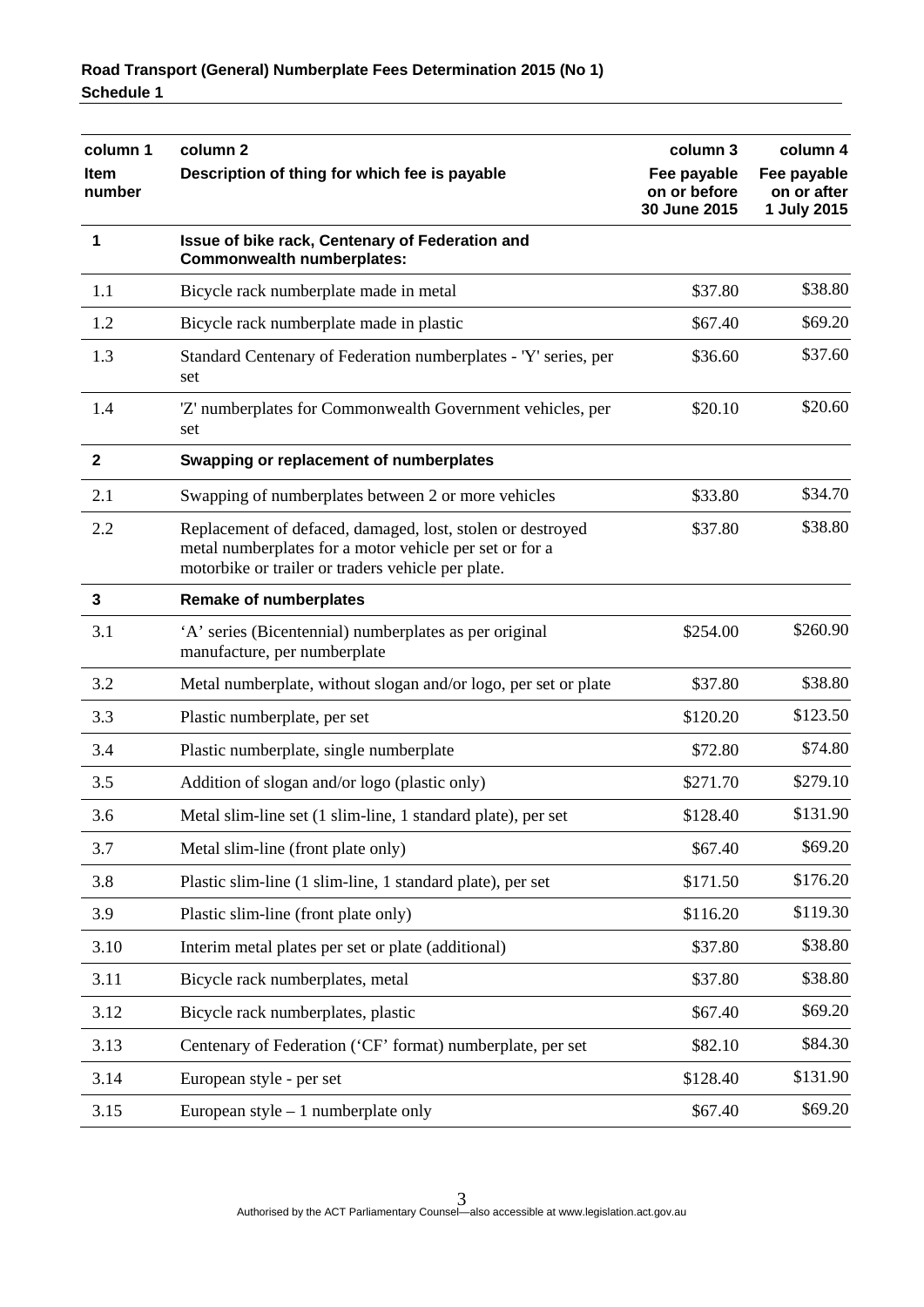| column 1<br><b>Item</b><br>number | column 2<br>Description of thing for which fee is payable                                                                   | column 3                                    | column 4                                  |
|-----------------------------------|-----------------------------------------------------------------------------------------------------------------------------|---------------------------------------------|-------------------------------------------|
|                                   |                                                                                                                             | Fee payable<br>on or before<br>30 June 2015 | Fee payable<br>on or after<br>1 July 2015 |
| 4                                 | Sale of prescribed rights to non-standard registration<br>numbers                                                           |                                             |                                           |
| 4.1                               | 'A' (Bicentennial) series number                                                                                            | \$2,656.70                                  | \$2,729.70                                |
| 4.2                               | Centenary of Federation numberplates - CF 1902 to CF 2000<br>(inclusive)                                                    | \$449.50                                    | \$461.80                                  |
| 4.3                               | Non-standard registration numbers - Centenary of Federation<br>numberplates – CF 1901 and CF 2001                           | \$674.10                                    | \$692.60                                  |
| 4.4                               | Vehicle make registration number                                                                                            | \$4,953.60                                  | \$5,089.80                                |
| 4.5                               | Custom registration numbers - unique                                                                                        | \$2,656.70                                  | \$2,729.70                                |
| 4.6                               | Custom registration number - surname, given names or<br>company names                                                       | \$878.50                                    | \$902.60                                  |
| 4.7                               | Custom registration number - company name, 2 to 5 numbers<br>purchased at the one time, per set                             | \$770.50                                    | \$791.60                                  |
| 4.8                               | Custom registration number - company name, 6 to 10 numbers<br>purchased at one time, per set                                | \$642.40                                    | \$660.00                                  |
| 4.9                               | Custom registration number - company name, 11 or more<br>numbers purchased at one time, per set                             | \$512.80                                    | \$526.90                                  |
| 4.10                              | Personalised registration number - 2 alpha followed by<br>3 numeric characters for motor bikes and motor vehicles           | \$438.10                                    | \$450.10                                  |
| 4.11                              | Personalised registration number - additional charge for<br>addition of slogan and/or logo (plastic only)                   | \$271.70                                    | \$279.10                                  |
| 4.12                              | Personalised registration number - additional charge for metal<br>slimline set (motorbikes not included)                    | \$67.40                                     | \$69.20                                   |
| 4.13                              | Personalised registration number - additional charge for plates<br>to be made as plastic slimline (motorbikes not included) | \$171.50                                    | \$176.20                                  |
| 4.14                              | Personalised registration number - additional charge for plates<br>to be made in plastic                                    | \$119.40                                    | \$122.60                                  |
| 4.15                              | Numeric registration number – motor vehicles (excluding<br>motor bikes) 3 digits                                            | \$6,456.40                                  | \$6,633.90                                |
| 4.16                              | Numeric registration number – motor vehicles (excluding<br>motor bikes) 4 digits                                            | \$1,769.30                                  | \$1,817.90                                |
| 4.17                              | Numeric registration number – motor vehicles (excluding<br>motor bikes) 5 digits                                            | \$878.50                                    | \$902.60                                  |
| 4.18                              | Numeric registration number – motor bikes 1 digit                                                                           | \$3,541.10                                  | \$3,638.40                                |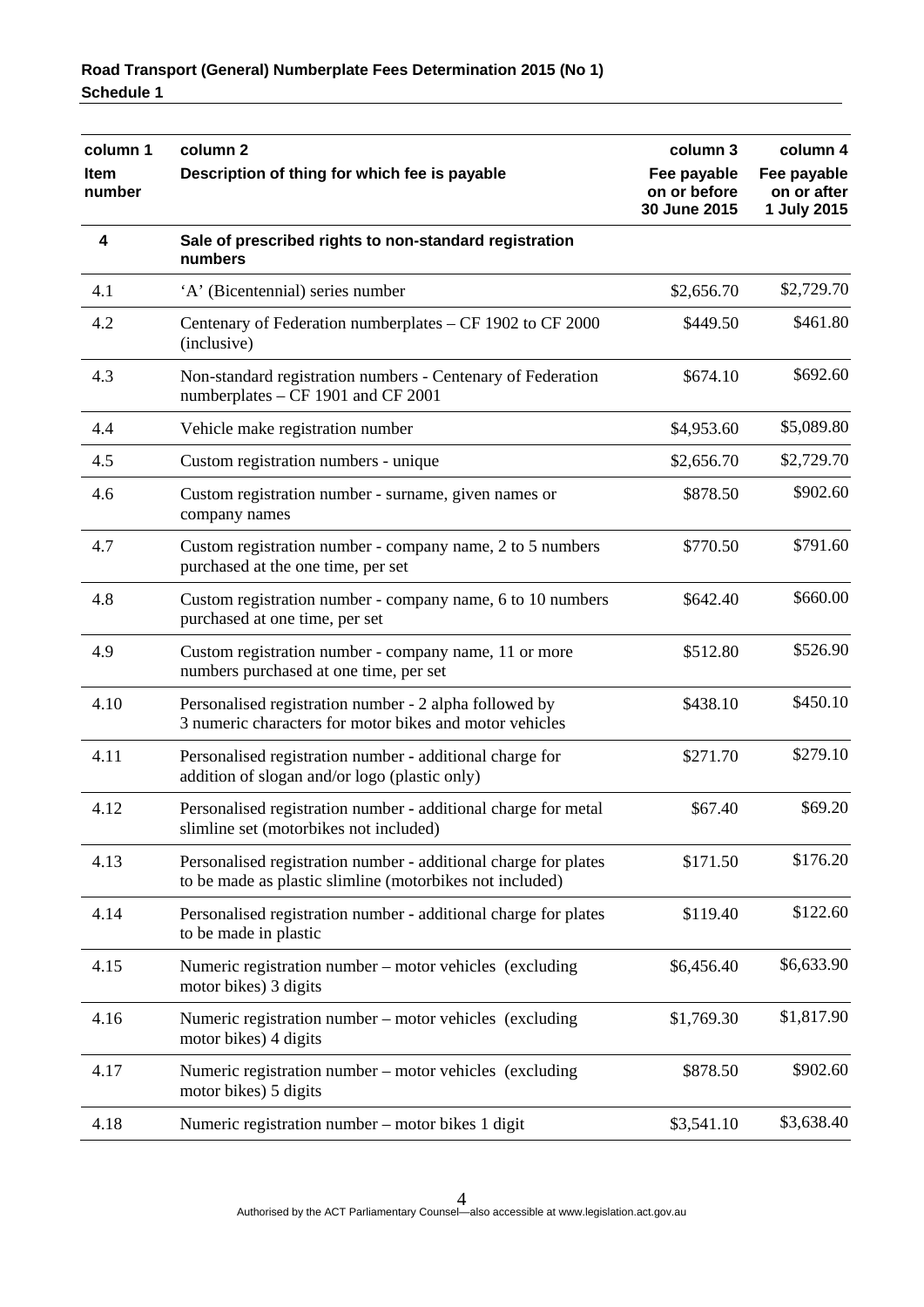| column 1<br><b>Item</b><br>number | column <sub>2</sub><br>Description of thing for which fee is payable                                                             | column 3<br>Fee payable<br>on or before | column 4<br>Fee payable<br>on or after |
|-----------------------------------|----------------------------------------------------------------------------------------------------------------------------------|-----------------------------------------|----------------------------------------|
|                                   |                                                                                                                                  | 30 June 2015                            | 1 July 2015                            |
| 4.19                              | Numeric registration number – motor bikes 2 digits                                                                               | \$1,769.30                              | \$1,817.90                             |
| 4.20                              | Numeric registration number – motor bikes 3 digits                                                                               | \$878.50                                | \$902.60                               |
| 4.21                              | Numeric registration number – motor bikes 4 digits                                                                               | \$878.50                                | \$902.60                               |
| 4.22                              | Numeric registration number – motor bikes 5 digits                                                                               | \$528.30                                | \$542.80                               |
| 4.23                              | Numeric registration number – trailers 1 digit                                                                                   | \$3,541.10                              | \$3,638.40                             |
| 4.24                              | Numeric registration number – trailers 2 digits                                                                                  | \$878.50                                | \$902.60                               |
| 4.25                              | Numeric registration number – trailers 3 digits                                                                                  | \$441.80                                | \$453.90                               |
| 4.26                              | Numeric registration number – trailers 4 digits                                                                                  | \$441.80                                | \$453.90                               |
| 4.27                              | Numeric registration number – trailers 5 digits                                                                                  | \$261.60                                | \$268.70                               |
| 4.28                              | Raiders Series R 1 to R 99 (inclusive)                                                                                           | \$1,287.10                              | \$1,322.40                             |
| 4.29                              | Raiders Series R 100 to R 200 (inclusive)                                                                                        | \$878.50                                | \$902.60                               |
| 4.30                              | Raiders Series Raiders 'Y' series registration number                                                                            | \$136.10                                | \$139.80                               |
| 4.31                              | Brumbies Premium Series BR 0 to BR 200 (inclusive)                                                                               | \$1,299.90                              | \$1,335.60                             |
| 4.32                              | Brumbies Special Series BR 0000 to BR 1200 (inclusive)                                                                           | \$205.90                                | \$211.50                               |
| 4.33                              | Brumbies Special Series BR 1996 to BR 2005 (inclusive)                                                                           | \$205.90                                | \$211.50                               |
| 4.34                              | Olympic Games registration number                                                                                                | \$858.20                                | \$881.80                               |
| 4.35                              | 'Y' series and veteran, vintage and historic registration numbers<br>issued out of sequence                                      | \$438.10                                | \$450.10                               |
| 4.36                              | European style numberplates - standard                                                                                           | \$424.90                                | \$436.50                               |
| 4.37                              | European style numberplates – personalised                                                                                       | \$505.00                                | \$518.80                               |
| 4.38                              | European style numberplates – surname, given names or<br>company names                                                           | \$878.50                                | \$902.60                               |
| 4.39                              | European style numberplates – custom registration number -<br>company name, 2 to 5 numbers purchased at the one time, per<br>set | \$770.50                                | \$791.60                               |
| 4.40                              | European style numberplates – custom registration number -<br>company name, 6 to 10 numbers purchased at one time, per set       | \$642.40                                | \$660.00                               |
| 4.41                              | European style numberplates – custom registration number -<br>company name, 11 or more numbers purchased at one time, per<br>set | \$512.80                                | \$526.90                               |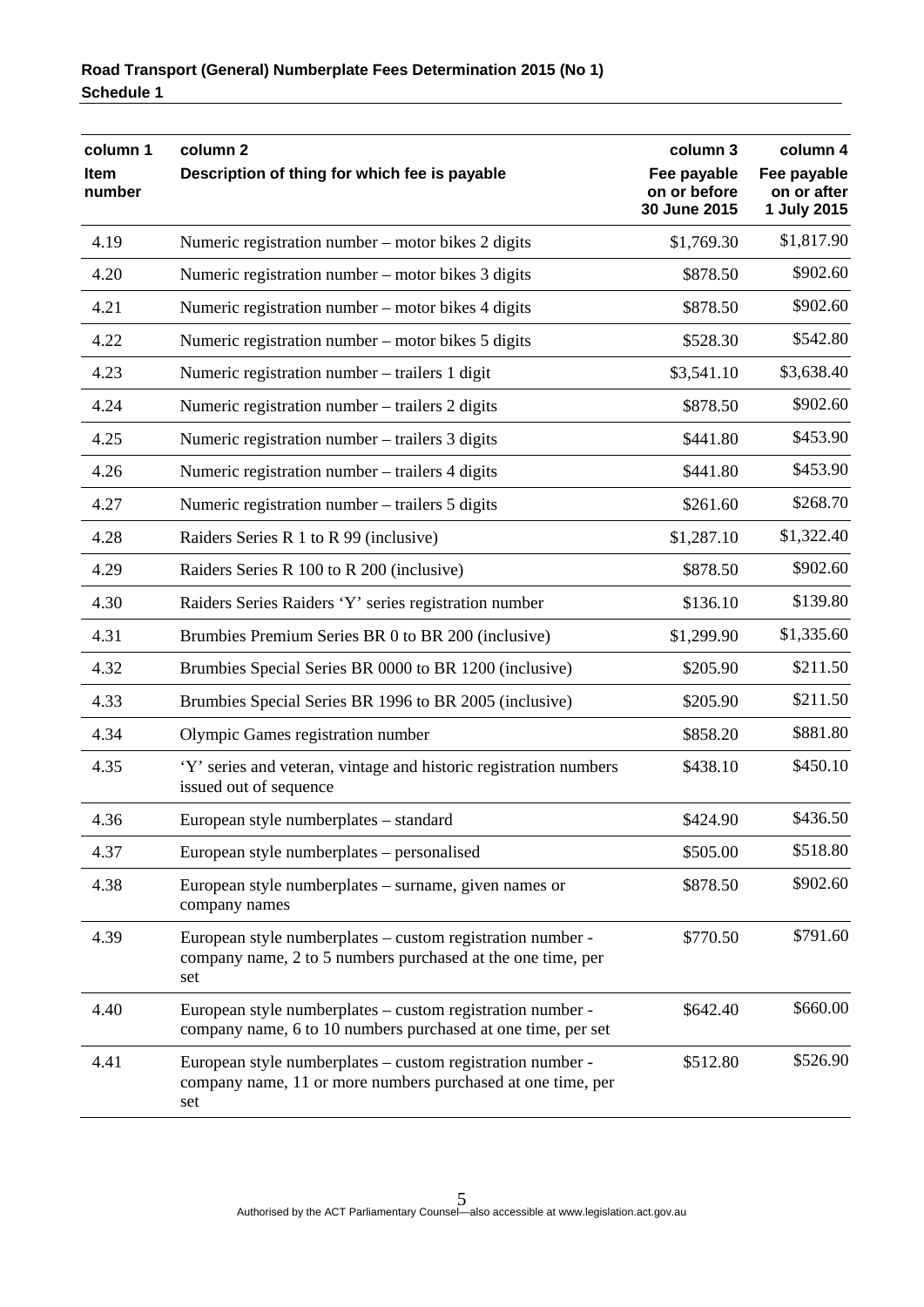| column 1<br><b>Item</b><br>number | column <sub>2</sub><br>Description of thing for which fee is payable                                                                                                    | column 3<br>Fee payable<br>on or before<br>30 June 2015 | column 4<br>Fee payable<br>on or after<br>1 July 2015 |
|-----------------------------------|-------------------------------------------------------------------------------------------------------------------------------------------------------------------------|---------------------------------------------------------|-------------------------------------------------------|
| 4.42                              | European style numberplates – unique                                                                                                                                    | \$2,656.70                                              | \$2,729.70                                            |
| 4.43                              | European style numberplates – vehicle make registration<br>number                                                                                                       | \$4,953.60                                              | \$5,089.80                                            |
| $\overline{\mathbf{5}}$           | Transfer of rights to non-standard registration numbers                                                                                                                 |                                                         |                                                       |
| 5.1                               | 'A' Series (Bicentennial) number: 'A' together with a number in<br>the range '1' to '20' (inclusive) or the numbers '200', '1788' or<br>'1988'                          | \$505.30                                                | \$519.10                                              |
| 5.2                               | 'A' Series (Bicentennial) number: 'A' together with a number in<br>the range '21' to '199' (inclusive), per set and the Centenary of<br>Federation registration numbers | \$233.70                                                | \$240.10                                              |
| 5.3                               | Brumbies Premium Series BR 0 to BR 99 (inclusive)                                                                                                                       | \$505.30                                                | \$519.10                                              |
| 5.4                               | Brumbies Premium Series BR 100 to BR 200 (inclusive)                                                                                                                    | \$233.70                                                | \$240.10                                              |
| 5.5                               | Brumbies Special Series BR 0000 to BR 1200 (inclusive)                                                                                                                  | <b>Nil</b>                                              | Nil                                                   |
| 5.6                               | Brumbies Special Series BR 1996 to BR 2005 (inclusive)                                                                                                                  | Nil                                                     | <b>Nil</b>                                            |
| 5.7                               | Custom registration number for motor vehicles and motor bikes                                                                                                           | \$505.30                                                | \$519.10                                              |
| 5.8                               | Numeric registration number for motor vehicles (excluding<br>motor bikes) 1 or 2 digits                                                                                 | \$505.30                                                | \$519.10                                              |
| 5.9                               | Numeric registration number for motor vehicles (excluding<br>motor bikes) 3 or more digits                                                                              | \$233.70                                                | \$240.10                                              |
| 5.10                              | Numeric registration number for motor bikes 1 or 2 digits                                                                                                               | \$505.30                                                | \$519.10                                              |
| 5.11                              | Numeric registration number for motor bikes 3 or 4 digits                                                                                                               | \$233.70                                                | \$240.10                                              |
| 5.12                              | Numeric registration number for trailers 1 or 2 digits                                                                                                                  | \$505.30                                                | \$519.10                                              |
| 5.13                              | Numeric registration number for trailers 3 or 4 digits                                                                                                                  | \$233.70                                                | \$240.10                                              |
| 5.14                              | Raiders registration number 'R' together with a number in the<br>range from '1' to '99' (inclusive), per set                                                            | \$505.30                                                | \$519.10                                              |
| 5.15                              | Raiders registration number 'R' together with a number in the<br>range from '100' to '200' (inclusive), per set                                                         | \$233.70                                                | \$240.10                                              |
| 5.16                              | Olympic Games registration number Barcelona (for motor<br>vehicles other than motor bikes and trailers)                                                                 | \$505.30                                                | \$519.10                                              |
| 5.17                              | Olympic Games registration number Atlanta (for motor vehicles<br>other than motor bikes and trailers)                                                                   | \$505.30                                                | \$519.10                                              |